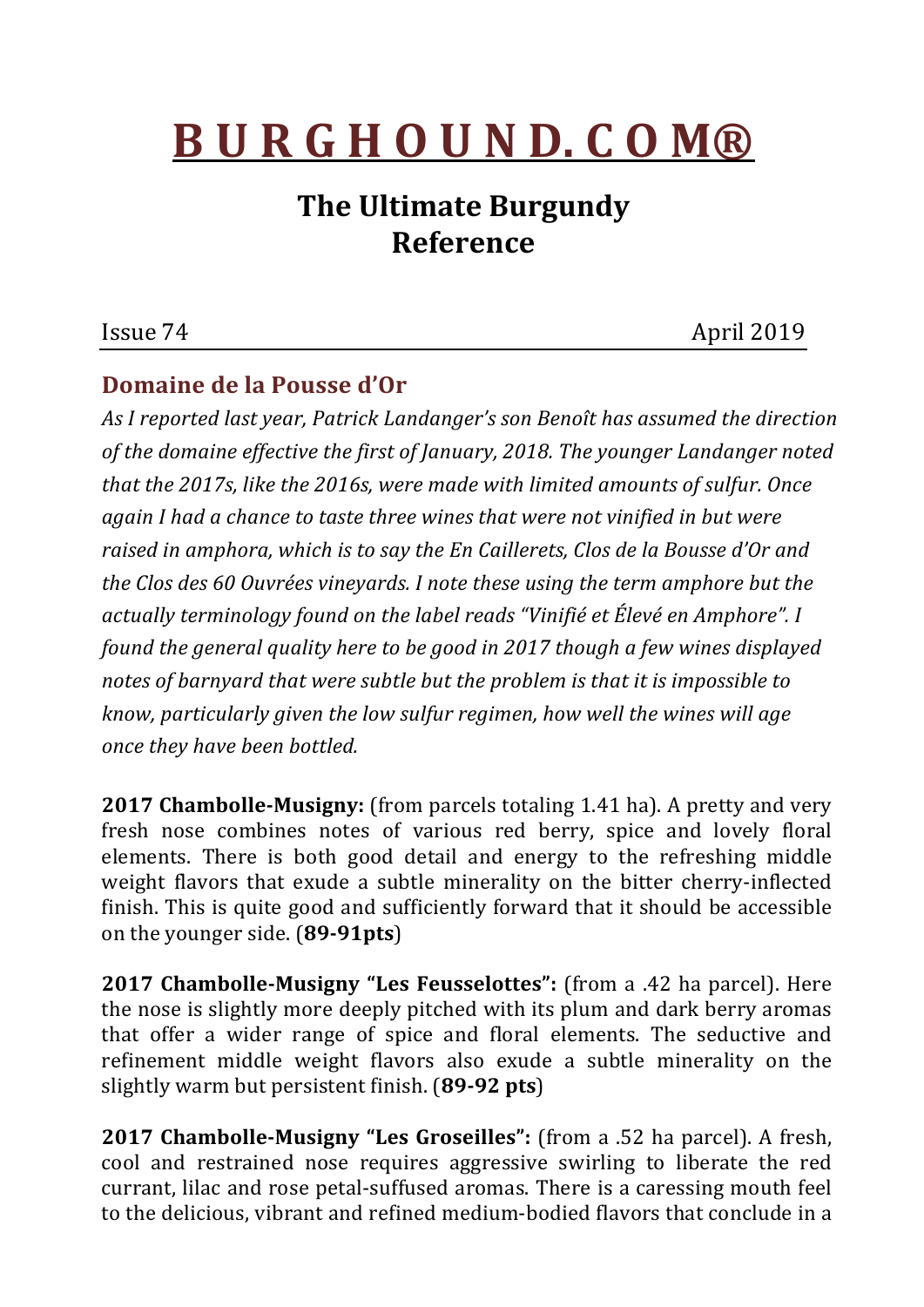youthfully austere and persistent finish. (**90-92 pts**)

**2017 Chambolle-Musigny "Les Charmes":** (from a .19 ha parcel). Notes of both red and dark currant, anise, lavender and lilac are trimmed in just enough wood to notice. The energetic middle weight flavors possess an even finer texture is less evident minerality on the wonderfully refreshing and sneaky long finish. Good stuff. (**90-93 pts**)

**2017 Chambolle-Musigny "Les Amoureuses":** (from a .20 ha parcel). This is even spicier with its ultra-fresh nose of high-toned cherry, cranberry, pomegranate and violet scents. The succulent and intensely mineral-driven medium weight flavors also culminate in a wonderfully refreshing, youthfully austere and beautifully persistent finish. Classy juice. **(91-94 pts)** 

**2017 Bonnes Mares:** (from a .17 ha parcel). A completely different nose presents brooding aromas of plum, various dark berries, spice and soft earth nuances. The exceptionally rich broad-shouldered flavors possess excellent volume with evident muscle, all wrapped in a serious, mouth coating and youthfully austere finish. Patience required. (**92-94 pts**)

**2017 Clos de la Roche:** (from a .32 ha parcel). This is also aromatically inhibited with its reluctant nose of plum liqueur, leather, humus and evident floral wisps. Here too there is excellent volume and intensity to the muscular and powerful flavors that are shaped by firm tannins that leave no doubt that this is built-to-age and a wine that's going to need extended patience. I would add that in the context of the 2017 vintage, this is a big wine. (92-95 pts)

**2017 Santenay "Clos des Tavannes":** This is the first wine to display any appreciable reduction though it's not enough to really mask the earth and humus-inflected dark currant aromas. There is a lovely sense of underlying tension to the lightly stony lighter weight flavors that possess fine depth and persistence long the mildly rustic finale. (**89-91 pts**)

**2017 Volnay "Caillerets – Clos des 60 Ouvrées":** As is often the case, this is aromatically similar to the regular cuvée but even spicier and slightly cooler as well. The sleek, refined and more intensely mineral-driven flavors possess fine depth and better persistence on the firmer finish though there is a hint of acid tang that will probably slowly dissipate. (89-92 pts)

**2017 Pommard "Les Jarollières":** Here the nose flirts with hints of barnyard on the earthy and fresh red berry aromas. There is more volume if less refinement to the tautly muscular medium-bodied flavors that exude plenty of